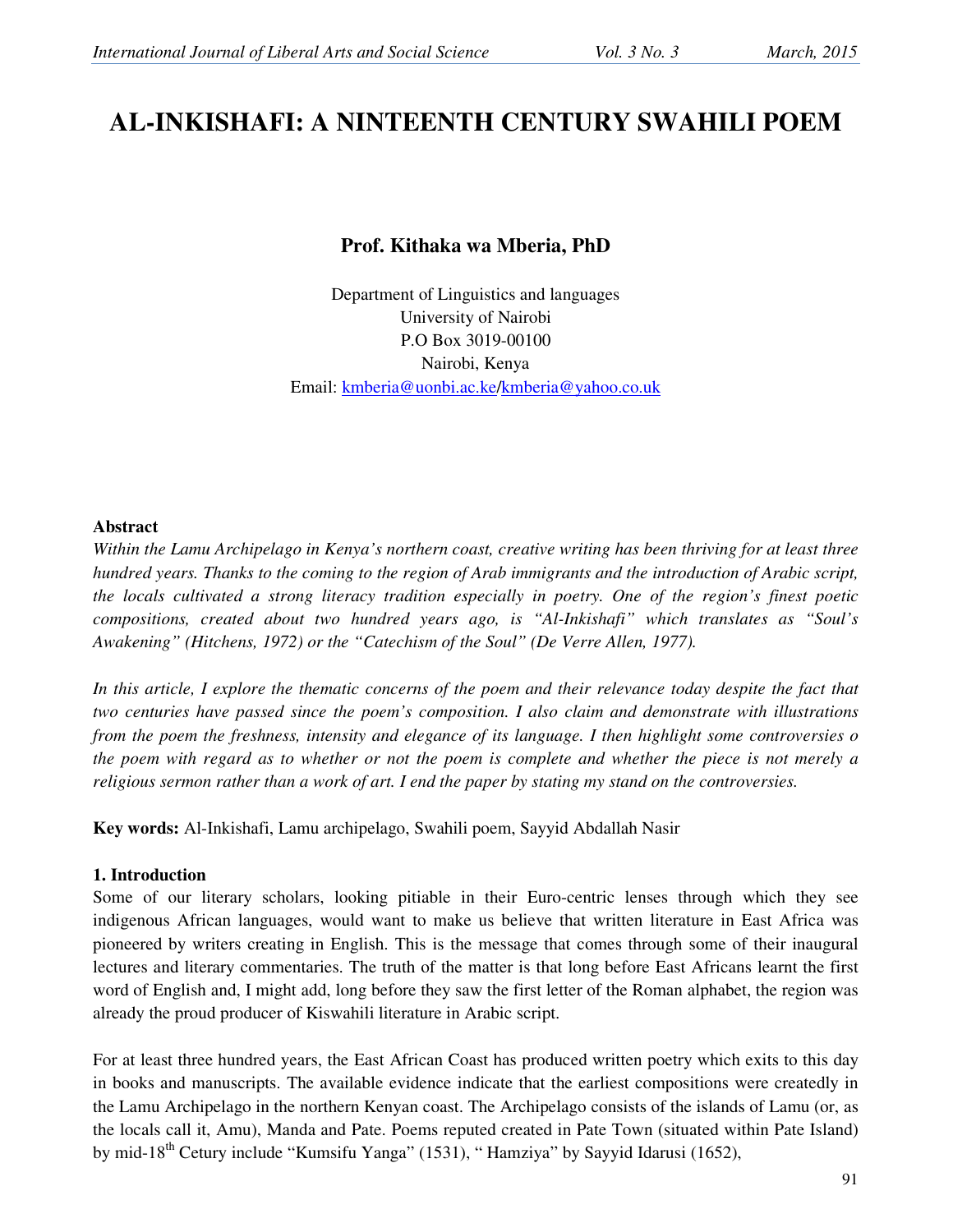" Siri 'l'Asirari" by Mwana Lemba, and " Tabuka " ( also spelt and pronounced as Tambuka by Mwengo bin Athumumani (1728); (W. Hichens, 1972: 18-19, M. M. Mulokozi,1999). Chronologically these compositions were followed by, among others, *Al-Inkishafi*, the subject of this paper.

*Al-Inkishafi* is 79 stanza-long poem believed to have been composed by Sayyid Abdallah bin Ali Nasir between 1810 and 1820 A.D. Scholars of Swahili literature rate it as one of the finest pieces in Swahili poetry. For instance, W. Hichens (1972: 7 ) writing the " Foreword" to his English translation of the poem says that:

 ...the poem is a soliloquy upon mortal defection; and although it is by no means the first nor the last of great poems written by Swahili authors upon that theme we shall note that *the Inkishafi* may be based upon an earlier work) the masterly of style and its vigorous treatment of the historical incident which provides the background to the poet's homily are surpassed by none.

From this quote, W. Hichens' high rating of the poem is unmistakable. His choice of positive vocabulary to describe the poem is self-explanatory. Of special significance is his categorisation of the poem as one of the " great poems written by Swahili authors" Furthermore, he sounds fascinated by the composition when he says that "….

its masterly of style and its vigorous treatment of the historical incident which provides the background to the poet's homily are surpassed by none"

The echo of W. Hichens' high regard for *Al-Inkishafi* rings in Ali Mazrui's " Foreword" (in J. de Vere Allen's English translation of the poem). Ali Mazrui begins his commentary, thus:

 Almost by defination, great poetry is untranslatable. Yet, paradoxically, only great poetry is worth attempting to translate. Since no two languages carry the same heritage of association and nuance, a poem inevitably looses a great deal of itself as it traverses a linguistic divide. But precisely because a work like *Al- Inkishafi* is a major artistic achievement, the effort to make it available in other tongues must continue. (Allen, J. V. (1977:7)  $\qquad \qquad$  )

The foregoing observations by W. Hichens and Ali Mazrui help to illustrate the high rating of *Al-Inkishafi* among Swahili poetic compositions. Whereas its stylistic beauty can arguably be challenged by a composition such as Waji Waji and possibly by some of Muyaka's poems such as Dunia Mti Mkavu, Mgogoto wa Zamani and the intensity with which *Al-Inkishafi* uses history and the physical world to interrogate the essence of our earthly life is unparalleled in Swahili literature. Little wonder then, that over the years, numerous scholars have seen worthy of study. Its thematic and stylistic glitter might also explain why it beats other Swahili creative compositions, be they poems, drama or prose works in attracting translators. To add to its credit as the jewel in the crown of Swahili literature, it is the only classic piece of writing in the language to be rendered in Modern Kiswahili due to its demand by readers.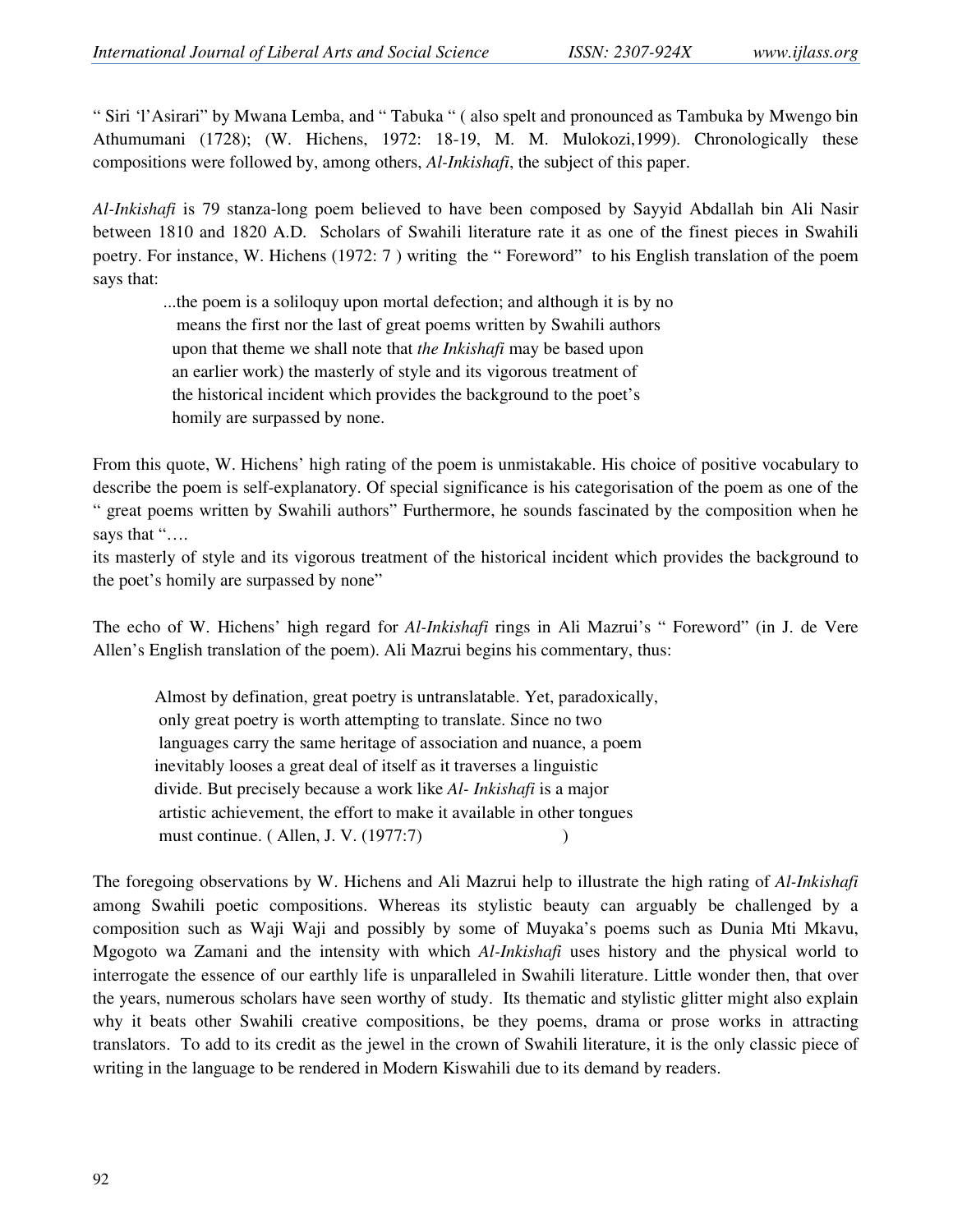#### **2. Thematic Concerns and Structure**

The central thematic concern in *Al-Inkishafi* is mortal life. The poet contends that worldly success comes to naught. Unfortunately, in spite of this reality, the world does beguile human beings into taking it seriously. This should not be the case. One should guard against such deception. The poet admonishes his soul – and through it you and I – to churn earthly glory. Instead, one should live according to God's will. That way, the soul will escape the eternal horror of Hell.

To put across his message, the poet uses powerful imagery. For example, he likens the world with a raving sea. He says:

 This world is a raving sea It harbors, in plenty, reefs and evils Whoever rides it is a rebel Every loss comes his way (Stanza 13 )

As the above stanza shows, the poet is not content with merely likening the world with a raving sea. He extends the metaphor for greater impact. A raving sea is a dangerous place to be in. But the danger is even greater when the sea has coral reefs and all manner of other dangerous phenomena. One can think of several marine fauna that could pose high risk to one whose sea-faring vessel has been wrecked by a raving sea. Such fauna include sharks, sting - rays and moray eels. Such a sea would indeed be perilous. That's how dangerous the world is.

Despite its unsafe nature, the world is capable of beguiling mortals. Its deception is likened to a shallow pond that would be enticing to a thirsting soul. However, when one approaches the pond is gored by a bull and does not succeed in obtaining the precious liquid.

Moreover, the world is like a mirage when the sun is high. A thirsting person says "its water over there!" and rushes to get it. On reaching where he or she thought there was water, one discovers that there is actually no water. The eyes had merely been deceived by the sun's heat.

The poet contends that the world is not clean. It is a carrion that only attracts dogs. How then, the poet asks, does one compete with dogs without their soul revolting?

The poet proceeds to develop his theme through three portraits. The first of these portraits shows Pate basking in wealth and grandeur. The second depicts Pate in ruins and desolation. Finally, the third portrait lays bare the reward of the sinner during and after the Day of Judgment.

Each of the portraits is constructed using vivid images. We learn that during Pate's prosperity, its great men glittered like the sun. They owned arms of war and had at their disposal gold and silver. The entire world paid homage to them and their path was straight. Their riches and power brought about pride. This pride made them walk with their eyes squinted and their necks slanted. They were preceded and followed by throngs of attendants. Wherever they sat became reserved and were protected by guards.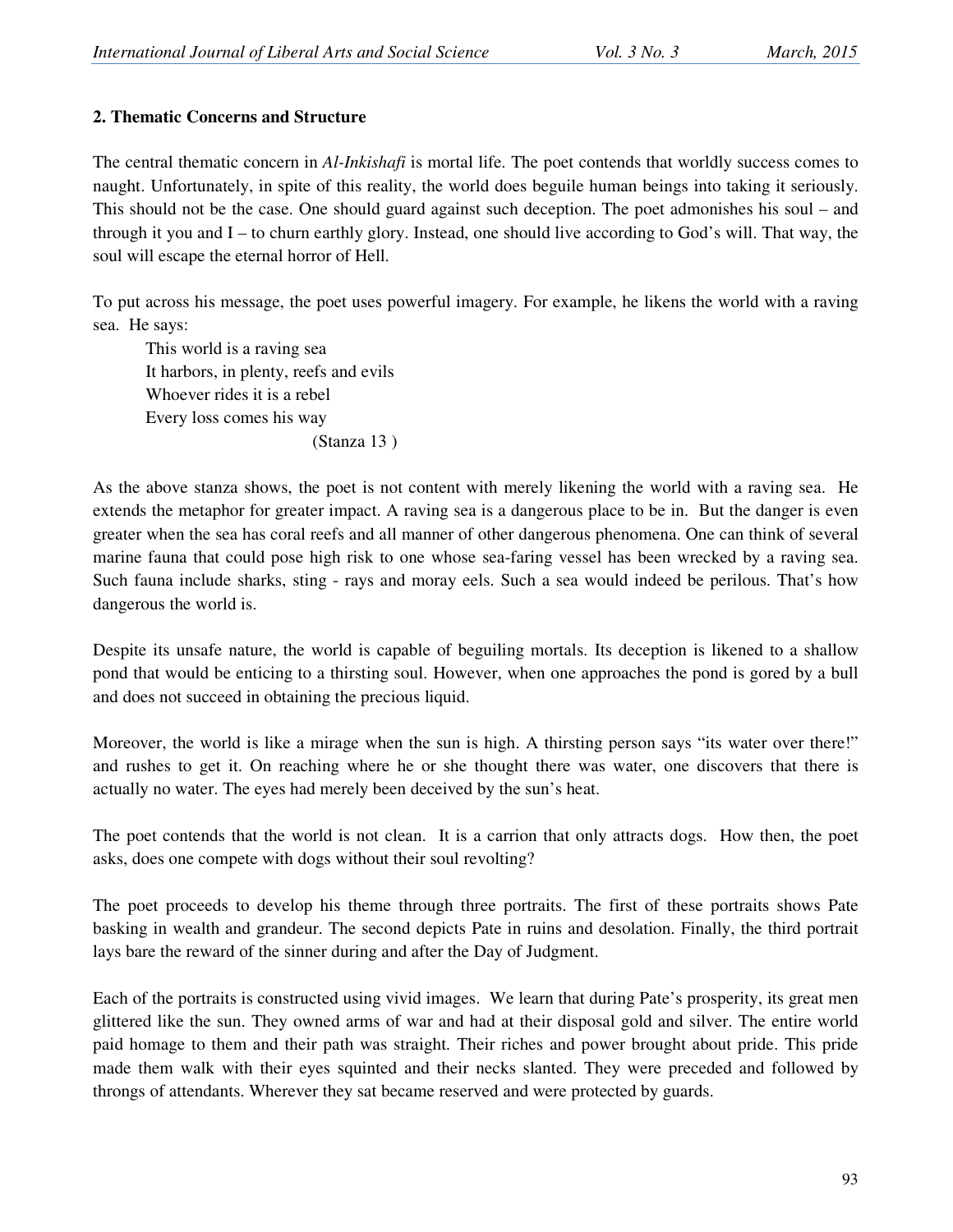The great men of Pate lived in splendid houses characterized by graceful lighting, beautiful utensils and rail upon rail of fanciful clothes. In these houses, merriment and joy were the order of the day. We are told:

 Their lit mansions glittered With lanterns of crystal and brass Nights went-by like days Surrounded they were by fame and honour

Graced they were by select China-ware And every gobbet was engraved In their midst they placed crystal pitchers Among enchanting ornaments

Rails of fanciful clothes I swear by God, Lord, the Bountiful Were of teak wood and ebony Full rail upon full rail

 The men's halls resonated And the hind-quarters vibrated With voices of slaves and servants Happiness and merriment rang out (Stanzas 37 – 40)

The sleeping rooms in these houses had luxurious beds and mattresses. They slept:

 In attractive sleeping quarters In beds laid with mattresses Green pillows at the head and feet Embroidered to exquisite finesse

 Lovely fabrics they had Canopied over the couches Sprinkled with perfumed water And scented with sandwood and attars (Stanzas 42-43)

The above portrait of riches, power and grandeur is forcefully contrasted with that of a town in ruins and desolation. The elegant houses and the luxurious life are no more. In their place, we find ruins where young bats leisurely suspend themselves on rafters, spiders have spanned webs, and owls cry out. The niches that once held ornamental China-ware have been taken over by young birds. The rails where once exquisite fabrics hang, now support vultures. Young doves play and incessantly flutter their wings. The ruins now resonate with cockroaches. In the former men's halls, the crickets shrill. Courtyards have been taken over by thickets and the doors frighten you with their clicking when you attempt to open them. The residents have been humbled by death. We are told: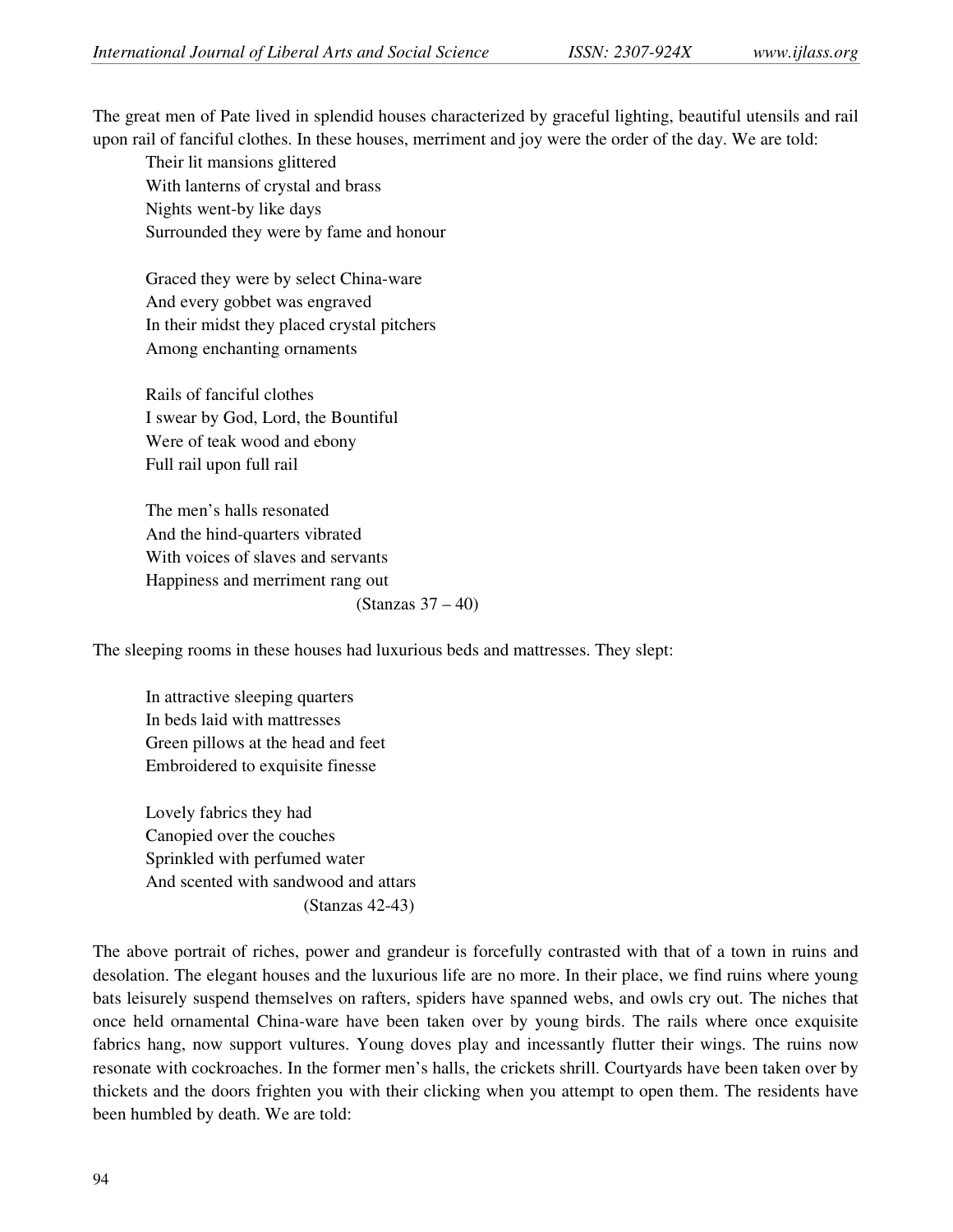Now sleep they in fingers' span Without carpets or mattresses Their bodies are blemished Agonized by the grave's confinement

 Their cheek-bones are damaged Pus and blood doze out From the nostrils creep out worms Changed is their nobility and countenance

They have become food for worms Chewed are their bodies White and black ants feed on them And upon them serpents are entwined

 The radiant faces have darkened To an ape's or mountain-bear's countenance Lacerated are their skins And shriveled are their bones and flesh. (Stanzas 45-48 )

Whereas each of the two sets of images depicting Pate before and after the fall is forceful by itself, putting the two side by side reinforces and heightens each of them further. The colourful description of Pate and its inhabitants during its greatness, intensifies the horrid imagery of the ruined town. Likewise, the imagery depicting the horror of the town after its fall makes the reader better appreciate the splendour of the town in its happier days.

Through the foregoing images the poet amply demonstrates that, in its wake, Death levels to the ground even those at the highest rungs of economic and social ladder. It is a great conqueror. Indeed, it is capable of bringing down not only the mighty of Pate. It has humbled even mightier beings. Rhetorically, the poet asks:

 Was there not the prophet Solomon Ruler of men and jinns It accused and denied him What chance does another have? (Stanza 32)

The bard's poetic mission is not merely to show the vanity of worldly success. He admonishes his soul – and the reader – to live according to God's will. Failure to take this counsel seriously will lead one to something much worse than death. Death is not man's ultimate fall. There are greater depths awaiting those who do not live according to God's expectation. Such people will be banished to the fire of Hell.

The poet describes the various stages of Hell. His description is, to put it mildly, terrifying. The reckoning begins on the Day of Judgment. On this day, the seven heavens will be changed and the sun and the moon lowered in the skies. Livers will go aflame and craniums will crack. The wronged will seek justice from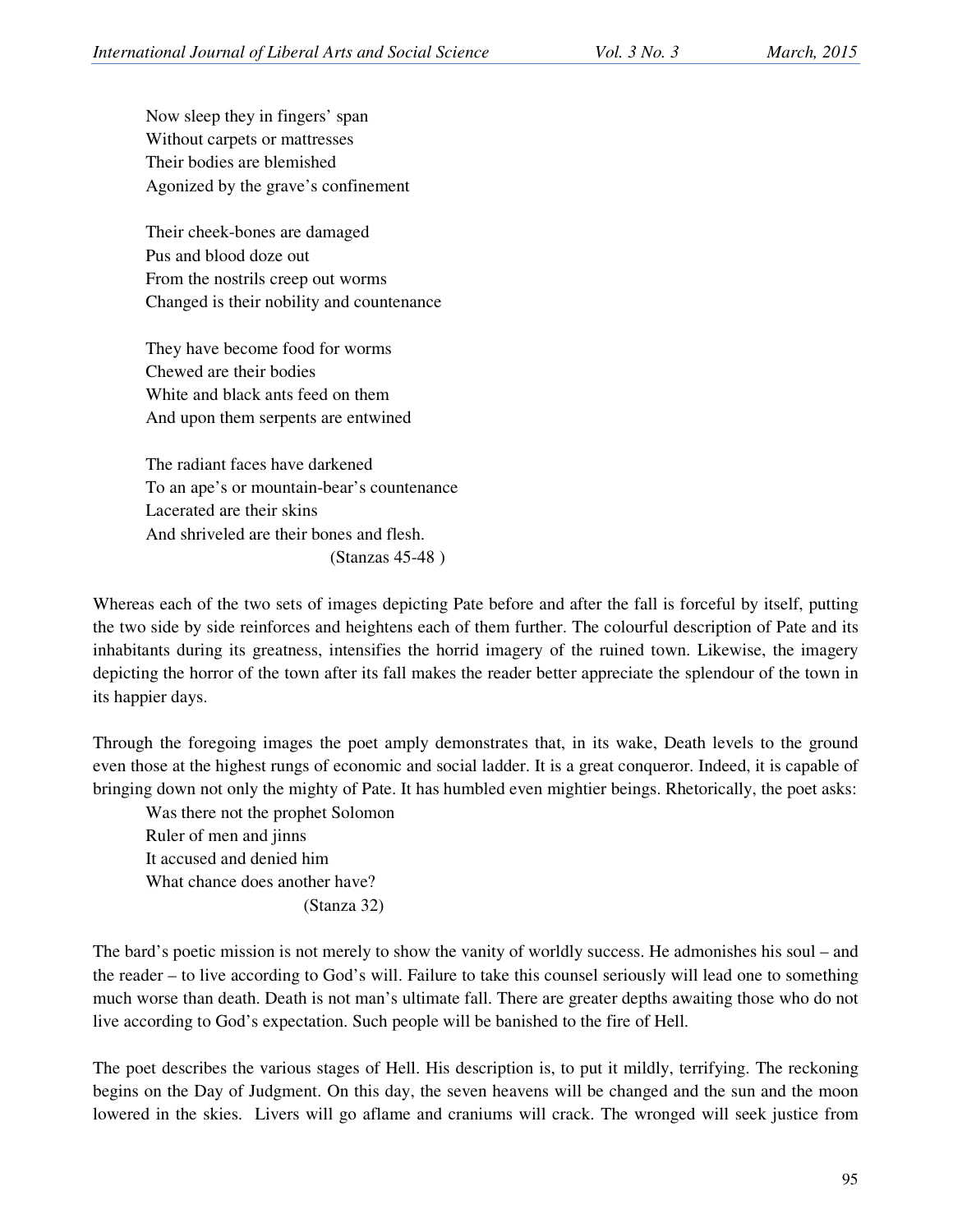God. The wrong-doers will not pay for their misdeeds in gold or silver. No! They will only pay with their virtues. Those lacking in virtues will be bridled like horses and ordered to carry the sins of their accusers.

The poet, or rather the persona, then enlightens the soul on the agonies to be expected in the various stages of Hell. The soul is counselled:

 Soul reflect on Jahannam With chains and ropings When the Judge proclaims it You will cry "Yes Lord, I am in accord!"

 You will come trembling Calling with a voice like of the ass With a face screwed like the ape's Tormented you will be by tongues of fire

 There is also the Hawiya, listen keenly It is a fierce fire When a rebel enters it, he is looped And gasps for breath.

 Understand well the fire of Sairi It is a vicious fire among fires Bountiful in smoke Therein abide serpents

 And listen about the fire of Ladha Once fanned it goes aflame You see the flesh dropping off You see joints burning away

 Understand too the Hutama Its fire lights and thunders It breaks bones and tears off the flesh The brain and pus fall. (Stanzas 72-77 )

In view of these horrors, the poet advises, his soul had better take his counsel seriously!

*Al-Inkishafi* is a quatrain composition; in other words, it has four-line stanzas. Each of the lines has a metrical measure of eleven. In each stanza, the first three lines rime at the end. The rime of these lines changes from stanza to stanza. The fourth line, however, has a consistent ending in – ye.

To achieve this pattern of rime and metre, the poet uses three compositional techniques among other strategies. These techniques are known in Kiswahili as inkisari, mazida and tabdila. Inkisari is a technique that shortens lines. This is achieved in a number of ways. The most common method is to join together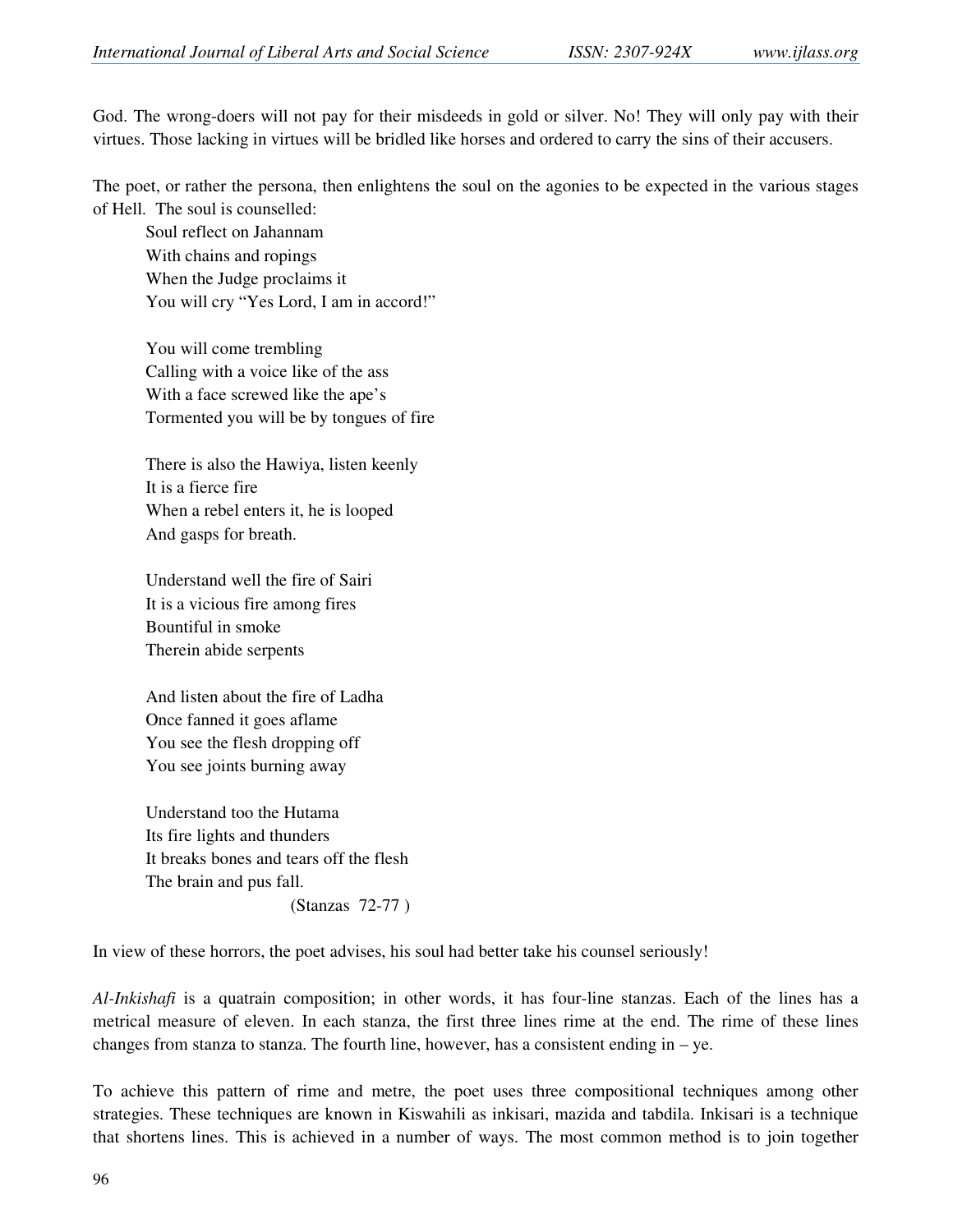words throwing out some syllables in the process. The second method is to delete a syllable or syllables in a word thereby making it shorter in terms of metrical measure. The third method is to substitute a shorter synonym for a word. Mazida is used both to lengthen lines metrically as well as to create desired rime. It lengthens lines by adding a sound or sounds to a word. In so doing, it changes the syllabic structure of the word. When mazida is used to lengthen lines, the change in syllabic structure is such that it increases the syllables in the word. When the technique is sued to achieve a rime pattern, the change in the nature of the syllable occurs without a corresponding change in the number of syllables. In this case, the change in syllable takes place at the end of the line with the effect that the resulting end syllable creates the desired rime. Tabdila is used to substitute a vowel at the end of the line so that the resulting syllable rimes with the other lines of the stanza.

 In each of the three cases, the semantic quality of the line involved is maintained *Al-Inkishafi* is constructed such always that bundles of stanzas form thematic sub-parts. The first part is a prayer in the fashion of the composition of long Swahili poems. The prayer is followed by a preface. Then comes a series of rhetorical questions addressed to the poet's soul. These questions prepare the soul for the counsel that follows. After this stage, the poet described the calamities that befell those who were beguiled by the world. He then changes his tone and uses softer language to persuade the soul to accept his admonition. After doing this, he goes on to cite actual historical instances to show that the world is not to be trusted. He does this by using the two portraits of Pate that have already been discussed above. He then describes the happenings on the Day of Judgment. He finally throws ajar the gates of Hell and shows what lurks in its interiors.

These sub-parts are strung together using what we may call bridge-stanzas. These stanzas help create credible flow and cohesion.

#### **3. Interaction with Other Works**

At the beginning of this paper, we quoted W. Hichens as suggesting that *Al-Inkishafi* may be based on an earlier work. Later in his "Forward" to *Al – Inkishafi*, W. Hichens revisits the issue and reveals the potential source of *Al-Inkishafi* to be a poem that, he claims, appears today in a mutilated version. He mentions that the authorship of the originally untitled poem, which has been named "Al-Muhadhar", is attributed to a poet known as Muhadhar "who may have been the kinsman and predecessor of Said Abdallah referred to as Muhadhar in V. 57 [of *Al-Inkishafi*]."

While not accusing Sayyid Abdallah Ali Nasir of wrong-doing, W. Hichens acknowledges that a comparison between the two works reveals that "*Al-Inkishafi* bears out in much amplified form the essential idea of the older piece" (W. Hichens, 1972:22).

A second composition to which W. Hichens finds a striking resemblance with *Al-Inkishafi* is "Ayuha al-Maghururi"! (Ah! Thou Deceitful One!)" (Ibid:22). Commenting on the poem he says:

 Some conflict of opinion would seem to exist among Swahili authorities as to the period and authorship of this graceful work. In our view, "Ayuha al maghururi" probably pre-dates the *Inkishafi*, and it may have served Sayyid Abdallah [the author of *Al-Inkishafi*] as a source. Were it so, though the evidence as yet in our hands is insufficient to determine the point, it would not be to allege any hint of plagiarism. (Ibid:22)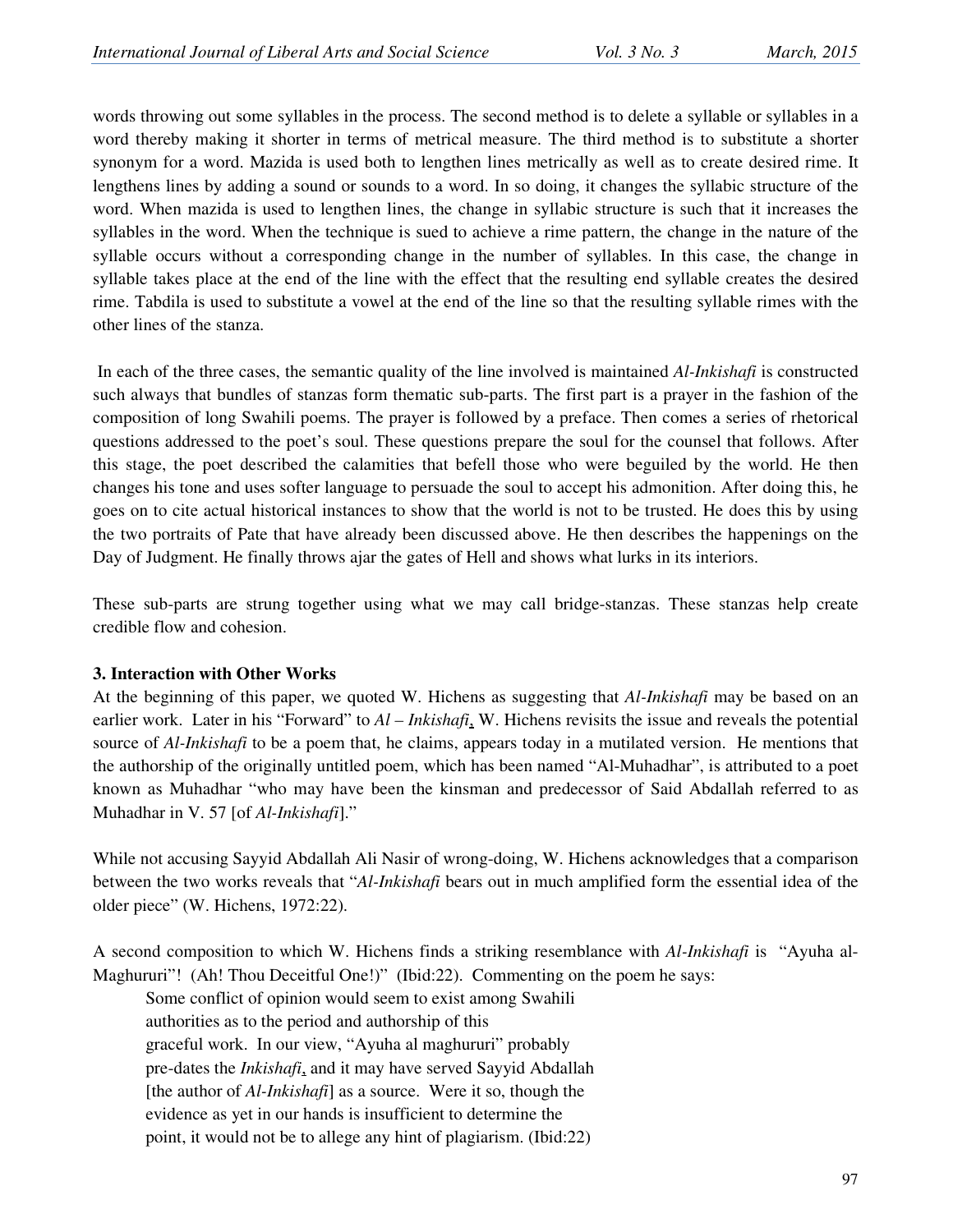W. Hichens passes a verdict of "not guilty" on the author of *Al - Inkishafi* on the presumed charge of plagiarism on the ground that:

 Redactions, making the fullest use of the works of earlier authors and known to perso-Arabian poetry as *tadmin* and *mukhammas*, are an acknowledged device and liberty of Eastern poets; and they are, indeed, frequent in our own [Western] literature [Ibid:22].

While reacting to the suggestion that *Al-Inkishafi* is based on two earlier poems (as we have highlighted above), M.M. Mulokozi: [Mulokozi:1999:67] agrees that the tone and the theme of the small portion of "al-Muhadhir" reproduced in W. Hachens (1972) are similar to those of *Al-Inkishafi*. However, he contends that, that is not enough evidence to show that the author of *Al-Inkishafi* either copied or imitated "Al-Muhadhir". Mulokozi goes on to argue that the more acceptable explanation for the similarity is that both "al-Muhadhir" and *Al-Inkishafi* are from the same context, that is, an Islamic setting and the fall of coastal towns. As such, he observes, the similarity in tone and themes between "Al-Muhadhir" and *Al-Inkishafi* is not surprising.

As for the similarity between *Al-Inkishafi* and "Al-Maghururi", Mulokozi's position is that the examples given by W. Hichens (1972) indicate that there were many compositions which made use of the refrain "Ayuha al-Maghururi". Furthermore, he notes that some, if not all, of those compositions were created after *Al-Inkishafi.* He concludes, therefore, that it is untenable to claim that they gave rise to *Al-Inkishafi*.

Until a systematic and detailed study is done to determine the magnitude of the interaction between *Al - Inkishafi* on the one hand and "Al – Muhadhar" and "Al – Maghururi" on the other hand, the issue of Al-*Inkishafi* having been based on the two works will remain a matter of conjecture. Not so the interaction between *Al – Inkishaf*i and *the Holy Quran*. The Holy Book and the grandeur and the eventual fall of Pate are the two wells that fed the author's inspirational stream. Indeed, the Holy Book does more than that. Sayyid Abdaldah Ali Nasir freely draws from its reservoir of images, incidences and references to construct *Al-Inkishafi.* 

In Stanza 3 of *Al – Inkishafi,* we are told that: when Allah's Praise be sung, it is radiant, bright refulgent o'ver us as a lantern–light While prayer for peace and mercy we recite, that peace the Prophet Muhammad may gain.

As W. Hichens' points out (Hichens 1972: 49), there is a link between the Stanza and Chapter 24 of the *Holy Quran*. Verse 35 of Chapter 24 of the *Holy Quran* reads:

 Allah is the right of the Heavens and earth. His light may be compared to a niche that enshrines a lamp with a crystal of the star-like brilliance. It is lit from a blessed olive tree neither eastern nor western. Its very oil would almost shine forth though no fire touched it. Light upon light; Allah guides to His light whom He will.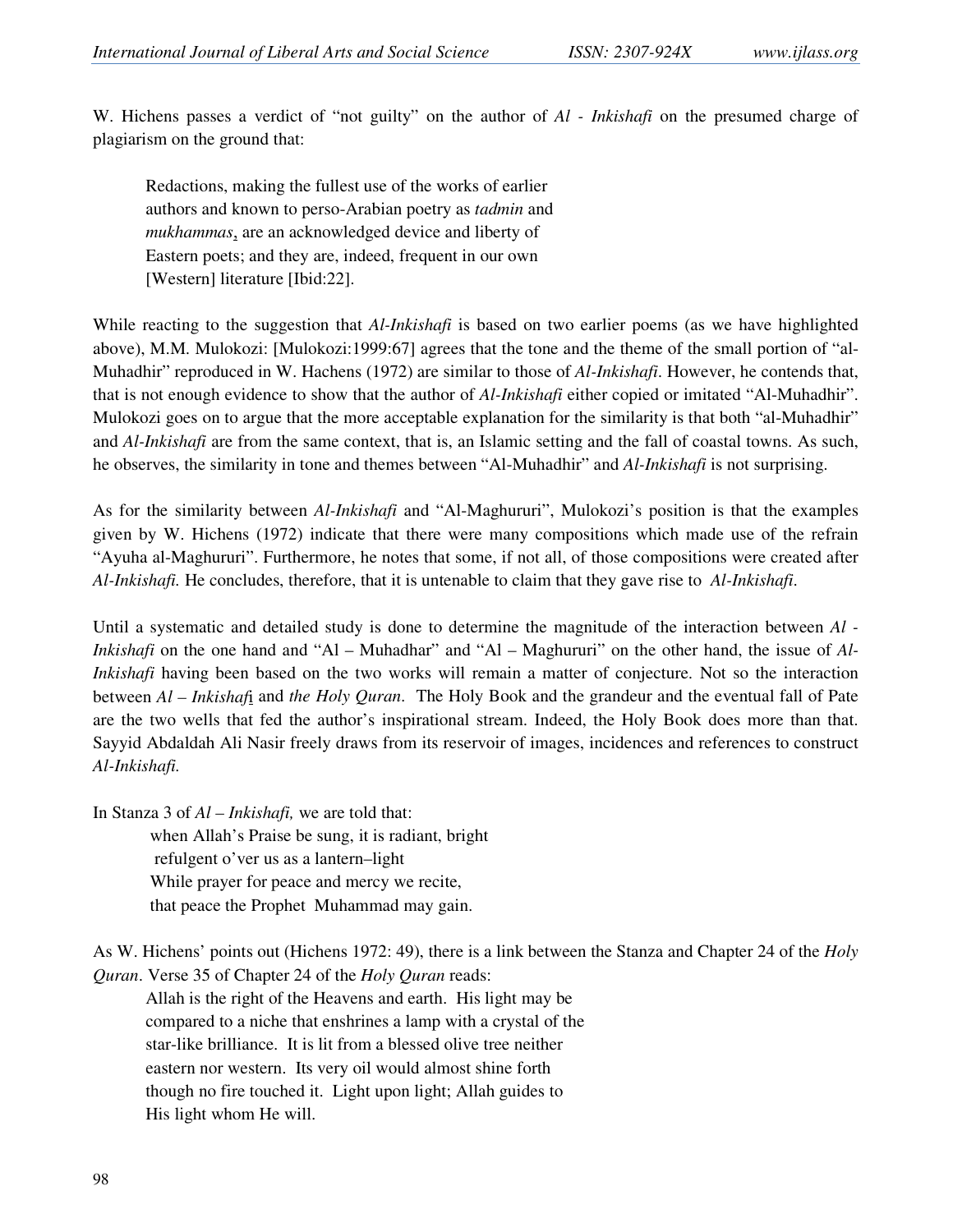The highly vivid images used by Sayyid Abdallah Ali Nasir in stanzas 16 and 17 also have their origin in the *Holy Quran*. The two stanzas challenge the reader to behold the mirage when the sun is high in the skies. Seeing the mirage, a thirsty soul infers the presence of water, whereupon he/she runs towards it to quench his/her thirst. On arriving at the point supposedly with the water, the thirsty soul ends up, not drinking the precious liquid, but getting utterly frustrated. The striking resemblance between these images and those found in Chapter 24 of the *Holy Quran* will not be lost on one who has read both works. Verse 39 of Chapter 24 of the *Holy Quran* reads:

 As for the unbelievers, their works are like a mirage in the desert. The thirsty traveler thinks it is water, but when he comes near, he finds that it is nothing ---

As W. Hichens notes in one of his footnotes to his translation of *Al-Inkishafi*, all the fires mentioned in the closing stanzas of *Al Inkishafi* are also appear in the Holy Quran. *Al – Inkishafi* mentions five fires; namely, Jahim (Stanza 65), Jahanam (Stanza 72), Hawiya (Stanza 74), sairi (Stanza 74), Sakiri (Stanza 75), Ladha (Verse 76) and Hutama (Stanza 77). Quoting Mohammad Ali Maulana (1928), W. Hichens (1972) writes:

 M. Muh. Ali (*The Quran* P. 263) appends: "Hell is mentioned by seven different names in the Holy Quran: (1) Jahannam or hell; (2) Laza or the flaming fire; (3) Hutamah, or the crushing disaster; (4) Sair, or the burning fire; (5) Sakar, or the scorching fire; (6) Jahim, or the fierce fire; (7) hawiah or the abyss".

In his study of *Al – Inkishafi,* G.D.R. Kiptanui, (1998) demonstrates with several examples that the work shares symbols and similes with other literary works. However, the study shows that this sharing is not as a result of one work borrowing from others. Rather, writers working in the same or similar cultural settings are influenced by the same or similar cultural heritage including shared idiom.

Kiptanui gives "light" and "darkness" as examples of symbols shared by several works. The two symbols appear in *Al-Inkishafi*. But so do they in *Utendi wa Vita vya Uhuru, Kinjekitile, Buruda ya Al-Busiri* and *Siri l'Asirali.* It is probable that none of the authors of any of the above works is consciously imitating another author. "Light" and "darkness" might appear in their works merely because the two symbols are part of Islamic (and indeed, Judeo-Christian) world-view.

The import of the above observations is that the use by Sayyid Abdallah Ali Nasir of images found in the *Holy Quran* need not be evidence of imitation. The poet need not even be aware that the images he uses have strong resemblance with those found in the *Holy Quran*. He might merely be drawing the idiom from his cultural environment. In so doing, his writing gets informed by his cultural setting which, in turn, is influenced by *Holy Quran*.

## **4. Some Contentious Issues**

There has been a debate among scholars of Swahili poetry as to whether *Al-Inkishafi* is a complete poem. Hichens (1972: 27-29) claims that *Al-Inkishafi* is incomplete. His argument is that Swahili poetry – most likely, he means the long poems referred to as tenzi– begin by invoking the names and the attributes of God and the Holy prophet. He correctly contends that, composers of tenzi conclude their compositions with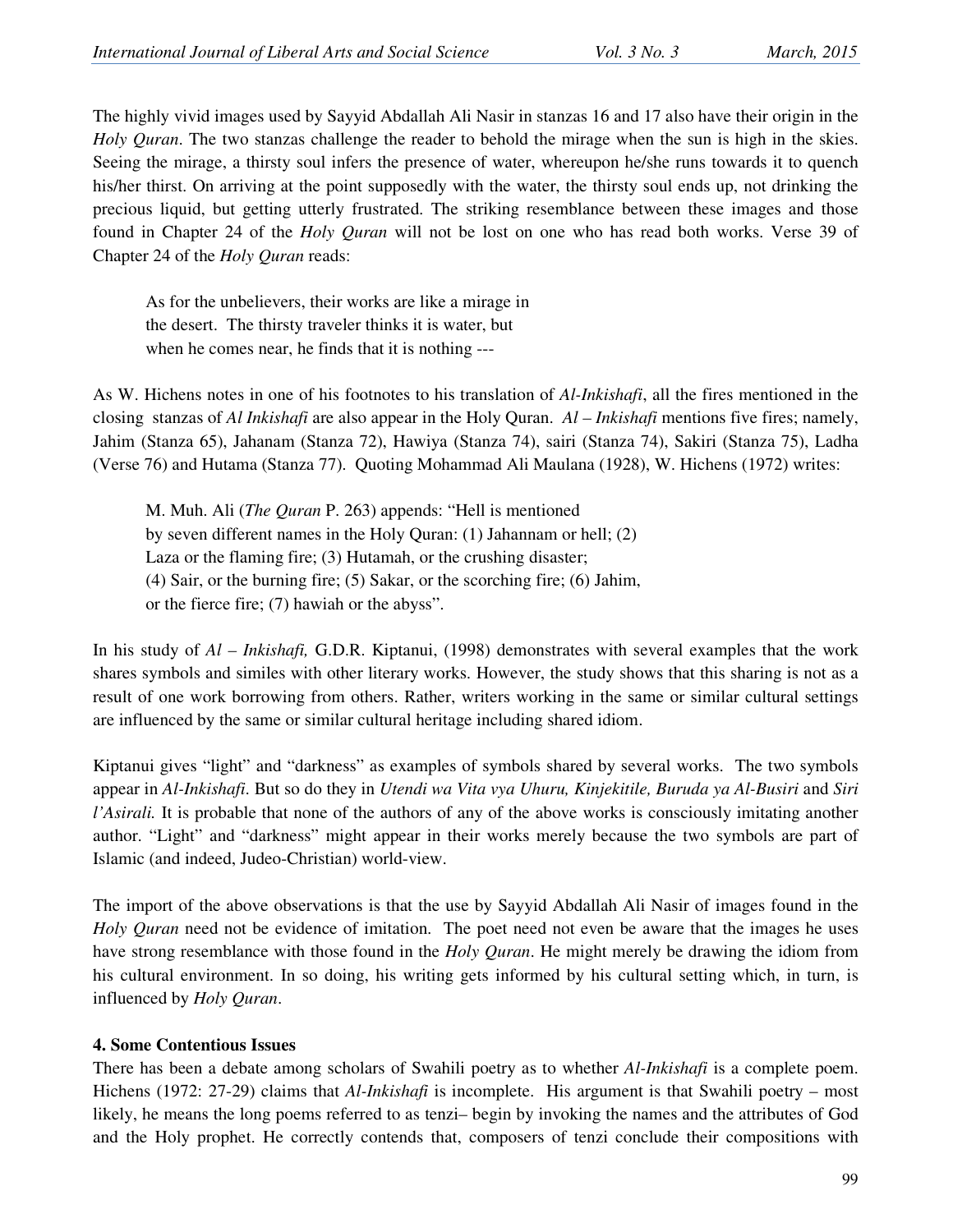prayer stanzas and, quite often, they mention the name of the composer. They also ask the readers to excuse the poet for any mistakes and to correct any errors that they may find in the composition. Hichens continues to say that that is how Sayyid Abdalla Nasir brings to an end his other composition called "Takhmisa ya Liongo". He also argues that *Al-Inkishafi* mentions only six fires or stages of Hell instead of seven – which is the total number of the fires in the Islamic Hell. According to him, in some two early stanzas, the poet promises to compose a kifungo (rosary) and that we would therefore expect him to have composed not less than 99 stanzas in conformity with the number of beads in the Muslim' rosary as well as the attributes and names of Allah. Because *Al-Inkishafi* does not fulfill these expectations, Hichens concludes that the work is incomplete.

Commenting on the same issue, another scholar, Wa Mlamali (1980: 65-67) says that the word kifungo in the eighth stanza of *Al-Inkishafi* does not necessarily have to refer to a religious rosary which would be expected to have 99 parts. Moreover, he argues, the composer did not say explicitly that he would create a 99-stanza poem. According to Wa Mlamali, it is not necessary to mention all the names of the seven fires of Hell. Perhaps the poet deemed the six fires mentioned to be adequate for his purpose. Furthermore, praying for blessings for the Holy Prophet at the end of the composition is merely a tradition and, therefore, it is not necessary for a poet to abide by it. Moreover, to admit sins on the part of the poet, to ask for forgiveness, to mention his lineage, and to ask the reader to excuse him for any defects in the composition are just composers' habits and a poet does not have to conform to them. Although Wa Mlamali does not plainly state it, he is of the opinion that that *Al-Inkishafi* is a complete composition.

In our view, the debate on whether *Al-Inkishafi* is complete or not, is an issue on which we cannot have a definitive conclusion. What Wa Mlamali says has its merits when we take into account the poetry of different peoples and ages. Like other forms of art, poetry is dynamic in both content and form. However, to date, Swahili poetry continues to be generally conservative especially in form. Because of this, we cannot easily brush aside Hichens views except, perhaps, the one on kifungo, which does not seem to have much weight.

In our view, the poem may well be incomplete. The main reason for our opinion is that the poem comes to an end abruptly when the poet is still in the process of describing the various stages of Hell. This sudden ending is in sharp contract with the systematic and graceful ascend at the beginning of the poem.

#### **5. Conclusion**

Whether *Al-Inkishafi* is complete or incomplete, it occupies an important niche in Swahili poetry. Its theme is not merely a religious sermon as claimed by some. On the contrary, the poem brilliantly implores us to pose and examine the essence of life and how we should relate to the world and especially its deceptive material aspects. In this respect, its worth is immense particularly when we take into account the pain that t life inflicts on those whose lifestyle places them on cloud nine from where reality becomes alien to them only fro them to, some day, come back to earth with a thunderous tumble. .

 Its aesthetic beauty, especially its effective use of metaphors, similes, personification, hyperbole, rhetorical questions and other creative devices, makes it stand out as one of the most beautiful poems of the language. Its use of imagery informed by the poet's physical and social surroundings, is so vivid that it evokes strong responses from readers' senses.